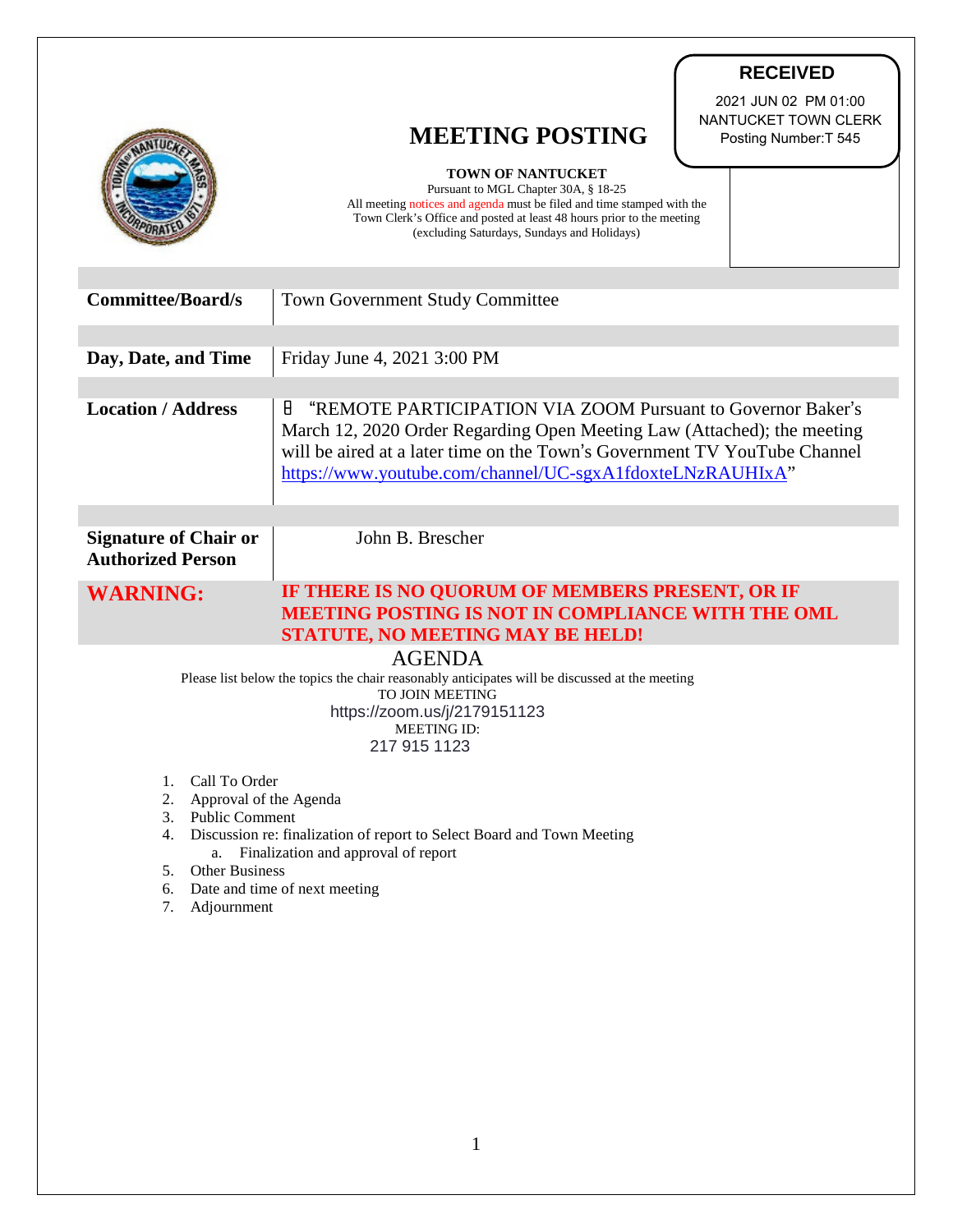

**OFFICE OF THE GOVERNOR COMMONWEALTH OF MASSACHUSETTS** STATE HOUSE . BOSTON, MA 02133 (617) 725-4000

**CHARLES D. BAKER GOVERNOR** 

**KARYN E. POLITO** LIEUTENANT GOVERNOR

## ORDER SUSPENDING CERTAIN PROVISIONS OF THE OPEN MEETING LAW, G. L. c. 30A, § 20

WHEREAS, on March 10, 2020, I, Charles D. Baker, Governor of the Commonwealth of Massachusetts, acting pursuant to the powers provided by Chapter 639 of the Acts of 1950 and Section 2A of Chapter 17 of the General Laws, declared that there now exists in the Commonwealth of Massachusetts a state of emergency due to the outbreak of the 2019 novel Coronavirus ("COVID-19"); and

**WHEREAS**, many important functions of State and Local Government are executed by "public bodies," as that term is defined in G. L. c. 30A,  $\S$  18, in meetings that are open to the public, consistent with the requirements of law and sound public policy and in order to ensure active public engagement with, contribution to, and oversight of the functions of government; and

WHEREAS, both the Federal Centers for Disease Control and Prevention ("CDC") and the Massachusetts Department of Public Health ("DPH") have advised residents to take extra measures to put distance between themselves and other people to further reduce the risk of being exposed to COVID-19. Additionally, the CDC and DPH have advised high-risk individuals, including people over the age of 60, anyone with underlying health conditions or a weakened immune system, and pregnant women, to avoid large gatherings.

WHEREAS, sections 7, 8, and 8A of Chapter 639 of the Acts of 1950 authorize the Governor, during the effective period of a declared emergency, to exercise authority over public assemblages as necessary to protect the health and safety of persons; and

WHEREAS, low-cost telephone, social media, and other internet-based technologies are currently available that will permit the convening of a public body through virtual means and allow real-time public access to the activities of the public body; and

**WHEREAS** section 20 of chapter 30A and implementing regulations issued by the Attorney General currently authorize remote participation by members of a public body, subject to certain limitations;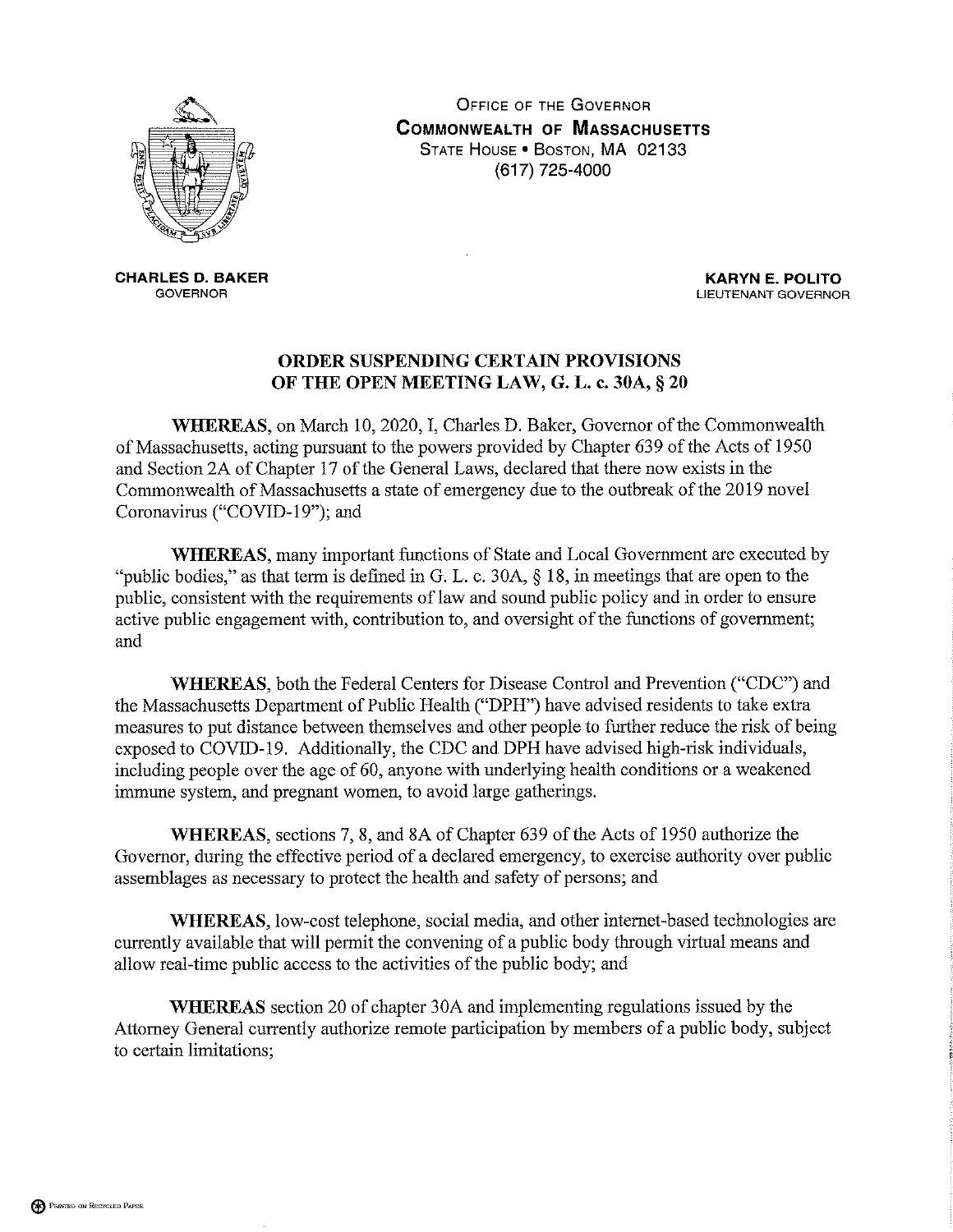## **NOW THEREFORE, I hereby order the following:**

(1) A public body, as defined in section 18 of chapter 30A of the General Laws, is hereby relieved from the requirement of section 20 of chapter 30A that it conduct its meetings in a public place that is open and physically accessible to the public, provided that the public body makes provision to ensure public access to the deliberations of the public body for interested members of the public through adequate, alternative means.

Adequate, alternative means of public access shall mean measures that provide transparency and permit timely and effective public access to the deliberations of the public body. Such means may include, without limitation, providing public access through telephone, internet, or satellite enabled audio or video conferencing or any other technology that enables the public to clearly follow the proceedings of the public body while those activities are occurring. Where allowance for active, real-time participation by members of the public is a specific requirement of a general or special law or regulation, or a local ordinance or by-law, pursuant to which the proceeding is conducted, any alternative means of public access must provide for such participation.

A municipal public body that for reasons of economic hardship and despite best efforts is unable to provide alternative means of public access that will enable the public to follow the proceedings of the municipal public body as those activities are occurring in real time may instead post on its municipal website a full and complete transcript, recording, or other comprehensive record of the proceedings as soon as practicable upon conclusion of the proceedings. This paragraph shall not apply to proceedings that are conducted pursuant to a general or special law or regulation, or a local ordinance or by-law, that requires allowance for active participation by members of the public.

A public body must offer its selected alternative means of access to its proceedings without subscription, toll, or similar charge to the public.

(2) Public bodies are hereby authorized to allow remote participation by all members in any meeting of the public body. The requirement that a quorum of the body and the chair be physically present at a specified meeting location, as provided in G. L. c. 30A, § 20(d) and in 940 CMR  $29.10(4)(b)$ , is hereby suspended.

(3) A public body that elects to conduct its proceedings under the relief provided in sections  $(1)$  or  $(2)$  above shall ensure that any party entitled or required to appear before it shall be able to do so through remote means, as if the party were a member of the public body and participating remotely as provided in section (2).

(4) All other provisions of sections 18 to 25 of chapter 30A and the Attorney General's implementing regulations shall otherwise remain unchanged and fully applicable to the activities of public bodies.

This Order is effective immediately and shall remain in effect until rescinded or until the State of Emergency is terminated, whichever happens first.